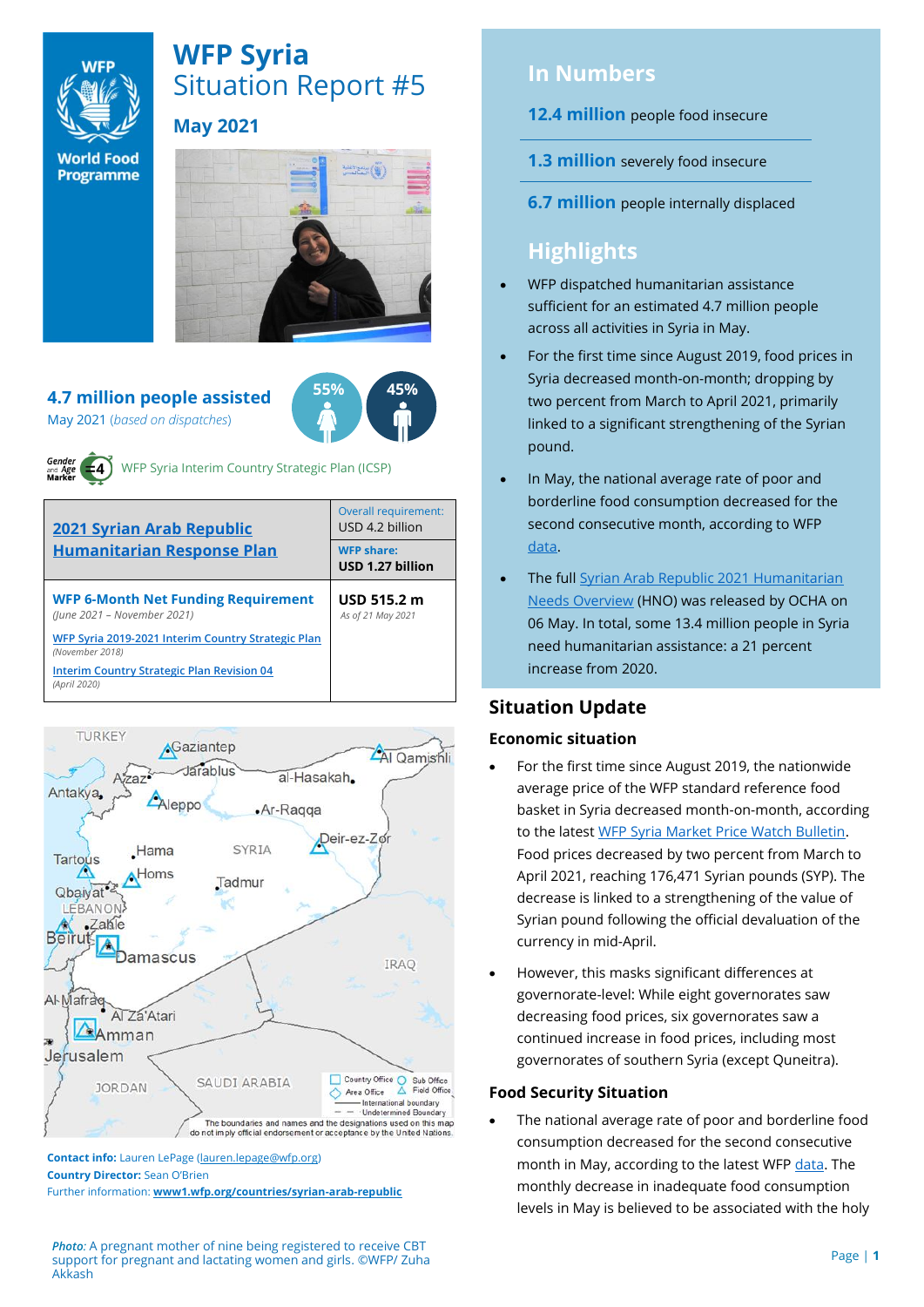month of Ramadan and Eid Al-Fitr festivities, when vulnerable families have access to more assistance from charity organizations and *zakat* (a form of alms giving) provided as food or livestock.

• Despite the slight improvement in households' food consumption observed in May 2021, high levels of food insecurity persist across Syria: Nearly two out of five interviewed households (37 percent) reported poor or borderline food consumption in May 2021; a 61 percent increase compared to May 2020.

# **COVID-19 Pandemic**

• Approximately 66,019 COVID-19 cases and 3,180 deaths had been confirmed across all areas of Syria as of 02 June. This includes 24,559 cases and 1,778 deaths in government-controlled areas, 23,541 cases and 670 deaths in north-western Syria, and 17,919 cases and 732 deaths in north-eastern Syria.

# **North-Western Syria**

- The security situation in north-western Syria deteriorated in May, with reports of a notable uptick in airstrikes, artillery exchange and ground clashes along the frontlines of southern Idlib governorate.
- The pre-positioning exercise ahead of the 10 July expiration of the UN Security Council resolution which authorises the cross-border delivery of humanitarian assistance from Turkey to north-western Syria continued in May. By the end of the month, the prepositioning of food commodities sufficient for July were almost completed, and pre-positioning August was at 27 percent. Pre-positioning for the September distribution cycle was set to commence in early June, with all prepositioning set to be completed by 30 June.

# **North-eastern Syria**

• Attacks by elements of the Islamic State of Iraq and the Levant (ISIL) non-state armed group from multiple areas of north-eastern Syria continued to be reported in May, with multiple incidents reported in southern Al-Hasakeh governorate, focused on the town of Shaddadeh. At the same time, multiple ISIL attacks were reported from areas of eastern and western rural Deir Ezzor governorate. In response, Syrian government and Kurdish-led forces conducted security operations across several areas of the region.

# **Costal Syria**

The coastal governorates witnessed an escalation of military operations in May, including in rural Lattakia governorate. The incidence of armed conflict between government and non-state armed group forces increased along the frontlines in the north-eastern countryside of Lattakia, with no changes to the areas of control.

• In May, WFP field office staff observed significant tension at distribution sites, caused by non-beneficiaries asking for assistance, primarily at GFA food distribution points, as well as at livelihood registration and distribution sites. WFP remains concerned over this situation as it is causing crowding at the distribution sites, and it could affect distribution operations and impact the safety of beneficiaries as well as WFP and WFP cooperating partner staff.

# **Southern Syria**

- The situation in Dar'a governorate was unstable and precarious in May, with an increasing number of security incidents reported, including attacks on civilians, former non-state armed group members and members of reconciliation committees, and checkpoints.
- As a result of the significant increase in security incidents and due to the complexities on ground, WFP and its cooperating partner, the Syrian Arab Reb Crescent (SARC), paused planned dispatches and distributions of food rations to over 70,000 people in western Dar'a governorate in May. The dispatches and distributions resumed during the first week of June following an evaluation of the situation on the ground.

# **WFP Response**

- WFP dispatched humanitarian assistance sufficient for an estimated 4.7 million people across all activities in Syria in May.
- A total of USD 2.3 million in cash-based transfers (CBT) was distributed to 169,250 WFP beneficiaries across four activities: The GFA CBT pilot; School Feeding (support to out-of-school children); Malnutrition Prevention (support to pregnant and lactating women); and Livelihoods, Resilience and Social Safety Nets.
- In response to COVID-19, and under agreement with UNFPA, CBT top-ups at a total value of USD 369,850 were distributed, allowing the households of the 66,045 pregnant and lactating women and girls (PLWG) assisted by WFP to purchase hygiene items (benefitting some 332,225 people).
- As part of the Health Sector-led response to COVID-19 in Syria, WFP, in cooperation WHO has so far provided food assistance to some 16,000 people in ten quarantine and ten isolation centres in Syria. The project is funded through the Syria Country-Based Pooled Fund (CBPF).

## **General Food Assistance (GFA) Programme**

- In May, WFP dispatched GFA sufficient for some 4.7 million people across all 14 Syrian governorates.
- Cross-border deliveries from Turkey accounted for 28 percent of the total WFP general food assistance